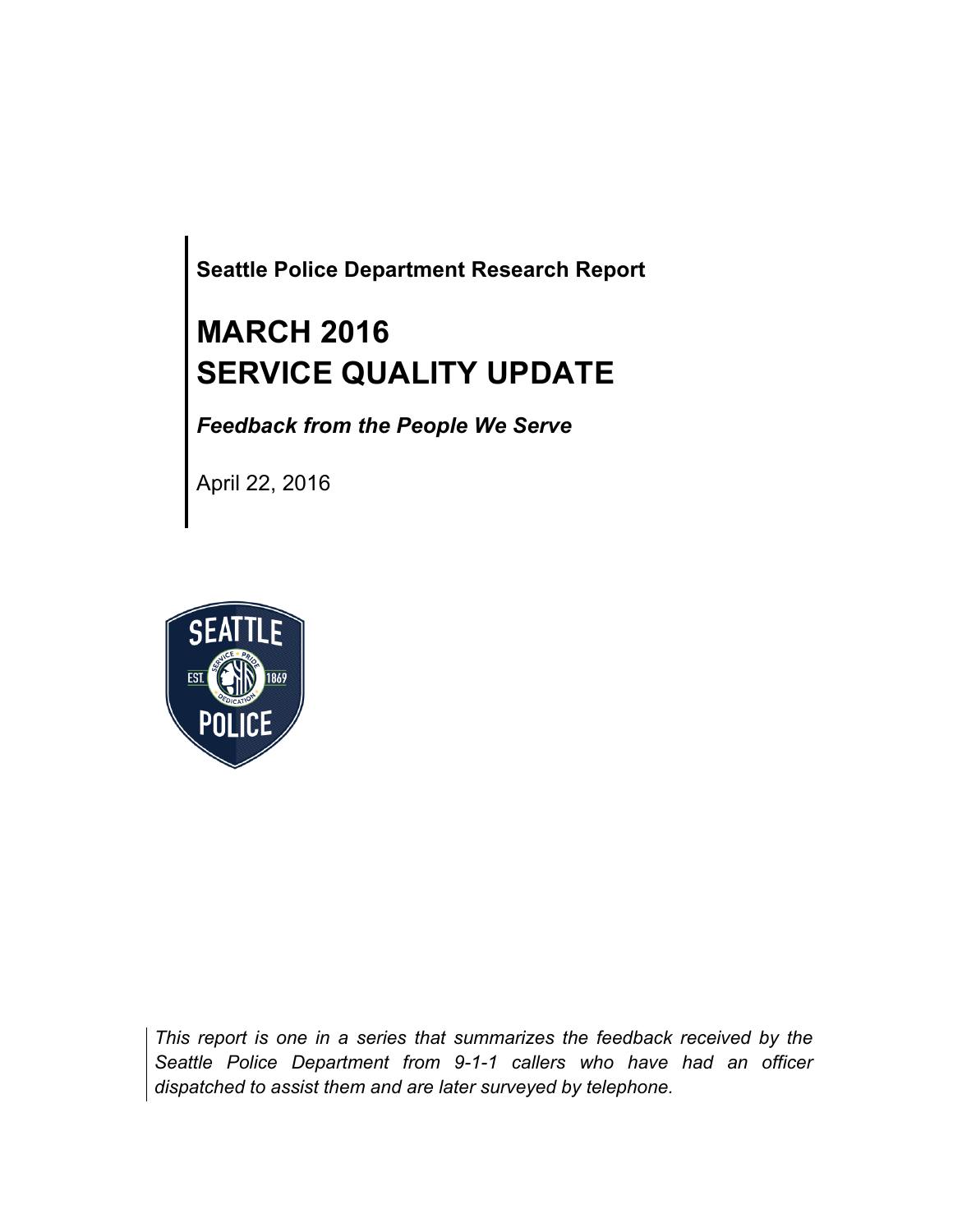### **9-1-1 Caller Surveys: Summary and Conclusions from March 2016**

The Seattle Police Department customer satisfaction surveys provide feedback about the service provided by the Department to those who call 9-1-1 and have an officer dispatched to assist them. Key findings and conclusions from March 2016 and comparisons to previous surveys are summarized below.

**Overall Satisfaction**. Overall, customers continue to be satisfied with their experience with the Department "from calling 9-1-1 on to all contacts [they] had with the Police Department as a result of that call." Eighty-four percent of the customers rated their overall satisfaction with this experience as 4 or 5 on a five-point scale were 5 means "extremely satisfied," for an average rating of 4.29 out of 5 possible points. Overall satisfaction in March 2016 was significantly higher than in the first survey in June 2006.

**Officers Responding to Customers' 9-1-1 Calls.** Customers rated the officers who responded to their calls positively. Customers indicated that the officers who responded to the 9-1-1 calls were professional and courteous (67% "strongly agree"); listened to customer concerns, answered questions, and provided the information, assistance, and explanations customers needed and wanted (50% to 54% "strongly agree"). The responding officers received lower ratings for giving "tips on preventing future crimes" (25% "strongly agree").

Ratings that the responding officers were (1) professional and courteous, (2) provided the information needed, (3) clearly explained procedures and requirements, (4) told you what would happen next, and (5) gave tips on preventing crimes increased significantly since the first survey in June 2006. Ratings of one item also increased significantly between December 2015 and March 2016: "The officer clearly explained procedures and requirements."

**Seattle Police Department Overall**. Customers also rated the Department highly. Customers indicated that "Department personnel are professional and courteous" (47% "strongly agree") and the Department clearly explains procedures and requirements, is a good resource for information about preventing crime, is available when needed, and focuses on public safety issues of concern (27% to 30% "strongly agree"). While these are positive ratings, ratings of the officers with whom customers had personal contact (officers responding to 9-1-1 calls) were higher than ratings of the Department overall.

Ratings that (1) Department personnel are professional and courteous and that the Department, (2) clearly explains procedures and requirements, (3) is a good resource for information about preventing crime, and (4) focuses on public safety issues of concern increased significantly since the first survey.

**9-1-1 Operations**. Customers were satisfied with the assistance provided by the 9-1-1 operator (70% "extremely satisfied") and with the speed with which their calls were answered by the operator (68% "extremely satisfied"). Satisfaction with service provided by the 9-1-1 operator was higher in March 2016 than in the first survey in June 2006. Satisfaction with the speed with which calls were answered has not changed significantly since June 2015, when the question was introduced. Eight percent, or 15 customers, had to dial 9-1-1 more than once to reach an operator in March 2016, though all callers should be able to reach an operator the first time they dial 9-1-1.

**Feelings of Safety**. Customers said that they feel more safe "walking alone in [their] neighborhood during the day" (62% "extremely safe") than they do "walking alone in [their] neighborhood at night" (26% "extremely safe") or overall in Seattle (23% "extremely safe").

As in past surveys, customers reported that the incident that caused them to call 9-1-1 led some of them to feel less safe than before, but the service provided by the Department as a result of their calls to 9-1-1 increased the proportion of customers who felt more safe and decreased the proportion who felt less safe than before they called 9-1-1. The service provided by the Department appears to provide customers with reassurance and increase their feelings of personal safety.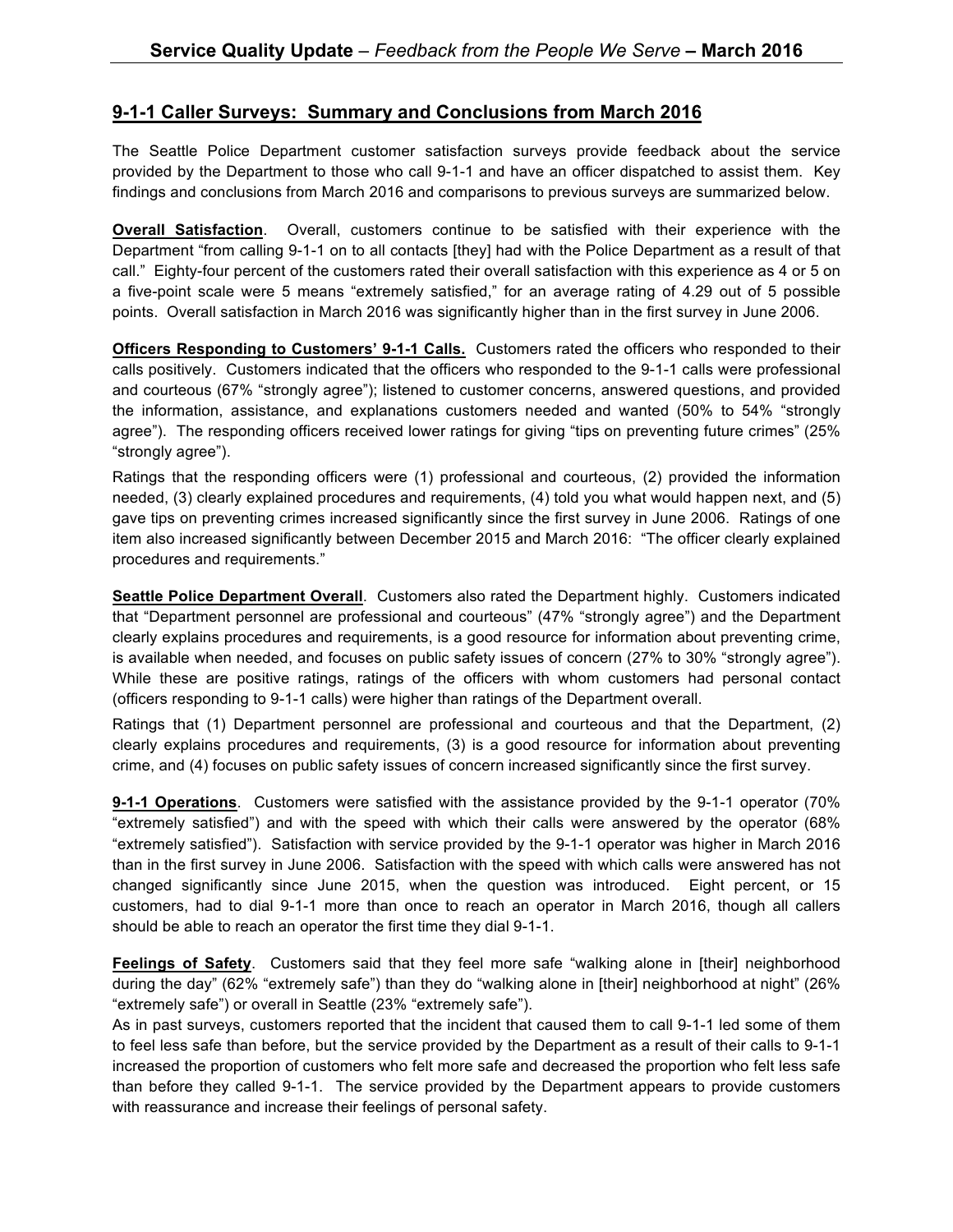## **9-1-1 Caller Surveys: Results**

This report (1) summarizes key results of the March 2016 survey of customers who called 9-1-1 in February 2016 and had an officer dispatched to assist them and (2) compares the March 2016 results with those of the previous 30 surveys of 9-1-1 callers, conducted between June 2006 and December 2015.

**Overall Satisfaction.** Customers who had an officer dispatched to provide assistance after calling 9-1-1 were asked to use a five-point scale, where 5 means "extremely satisfied" and 1 means "not at all satisfied," to answer the question, "Overall, how satisfied are you with this experience with the Seattle Police Department – from calling 9-1-1 on to all contacts you had with the Police Department as a result of that call?"

As the next chart<sup>1</sup> shows, 84 percent of customers rated their satisfaction with this experience with the Department as 4 (27%) or 5 (57%) on the five-point scale where 5 means "extremely satisfied." Four percent rated their satisfaction as 1, or "Not at all satisfied," and four percent rated their satisfaction as 2 on the five point scale where 1 means, "Not at all satisfied."



The question about overall satisfaction has been included in all 31 customer satisfaction surveys. The next chart and similar charts, below, show the average ratings of overall satisfaction from four of the surveys: June 2006, when the survey was first conducted; June 2012, the month before the Department entered into the consent decree with the Department of Justice; and December 2015 and March 2016, the two most recent surveys. $2$ 

With an average rating of 4.29 in March 2016, overall satisfaction with this experience with the Seattle Police Department was significantly higher than in June 2006, when the first survey was conducted.



 $1$  Percentages do not total 100 in this and some subsequent charts due to rounding.

 $2$  The numbers of respondents answering each question are omitted from some charts for readability, but the number consistently was close to 200. Average ratings in bold font differed significantly between December 2015 and March 2016, the last two surveys. Average ratings of items with an asterisk (\*) following the text of the item differed significantly between the first time the question was asked and March 2016.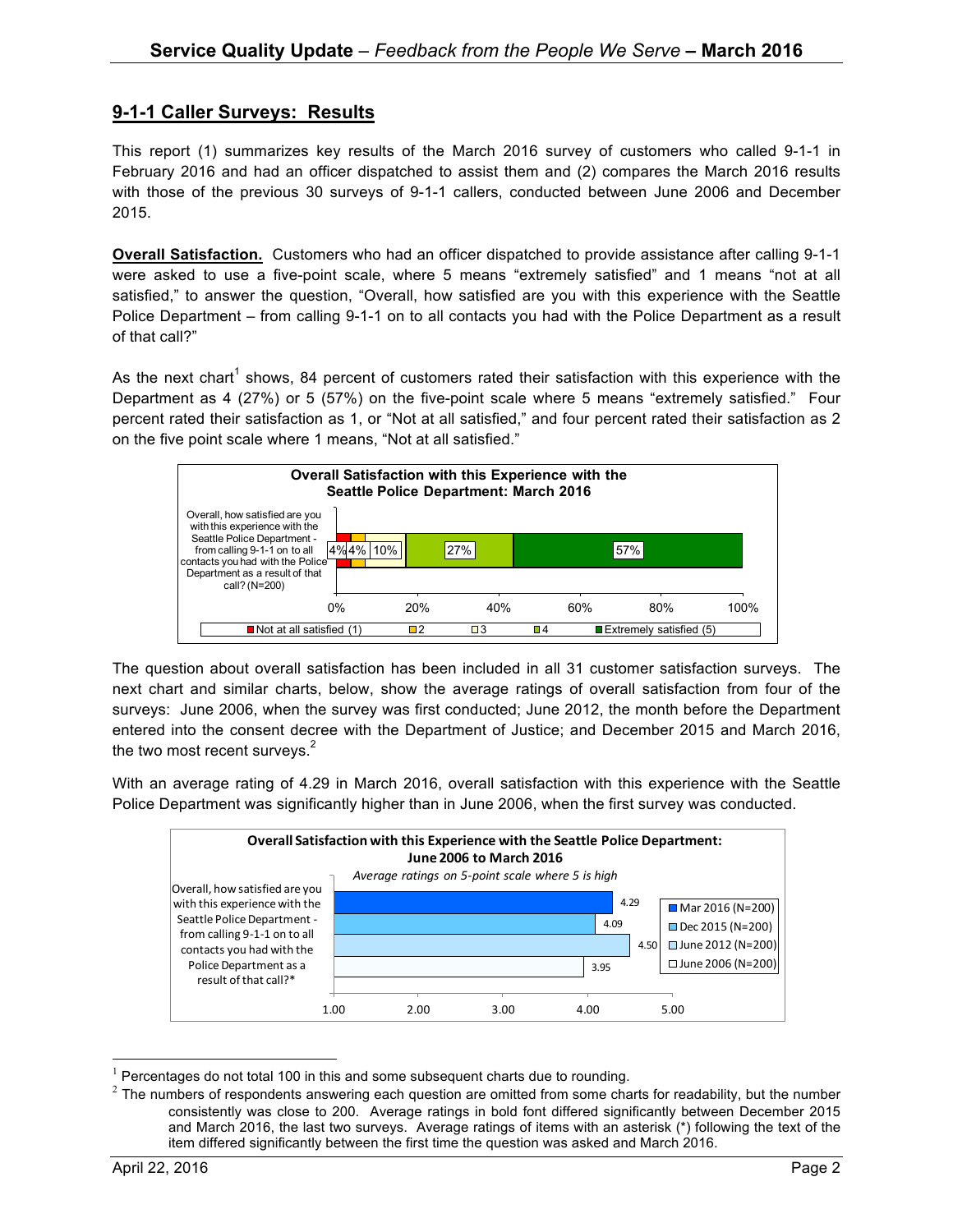**Officer Responding to the Call.** To assess customers' experiences with and opinions of the officer who responded to their calls to 9-1-1, customers were asked to indicate their level of agreement ("Strongly agree," "Agree," "Neither agree nor disagree," "Disagree," or "Strongly disagree") with a series of statements about the officer.

Customers rated officers highest for being professional and courteous and lowest for giving tips on preventing future crimes, as shown in the next chart.

- Two-thirds (67%) of the customers said that they "strongly agree" that the officer who first visited after their call to 9-1-1 "was professional and courteous," and 98 percent said that they "agree" or "strongly agree" with this statement. Just one percent said that they "disagree" that "The officer was professional and courteous," and one percent said that they "strongly disagree" with this statement.
- Between 50 and 54 percent of the customers said that they "strongly agree" with six of the statements: "The officer listened to your concerns," "The officer answered your questions," "The officer provided you the information you needed," "The officer clearly explained procedures and requirements," "The officer provided the assistance you needed," and "The officer told you what would happen next." Between 87 and 95 percent of customers said that they "agree" or "strongly agree" with these statements, and between three and six percent said that they "disagree" or "strongly disagree" with the statements.
- A total of 57 percent of the customers said that they "agree" or "strongly agree," and 26 percent said that they "disagree" or "strongly disagree," with the statement, "The officer gave you tips on preventing future crimes."



Five of these items about responding officers were included in all 31 customer satisfaction surveys: "The officer was professional and courteous," "The officer provided you the information you needed," "The officer clearly explained procedures and requirements," "The officer told you what would happen next," and "The officer gave you tips on preventing future crimes." As shown in the next chart, ratings of all five of these items were significantly higher in March 2016 than they were in June 2006, when the questions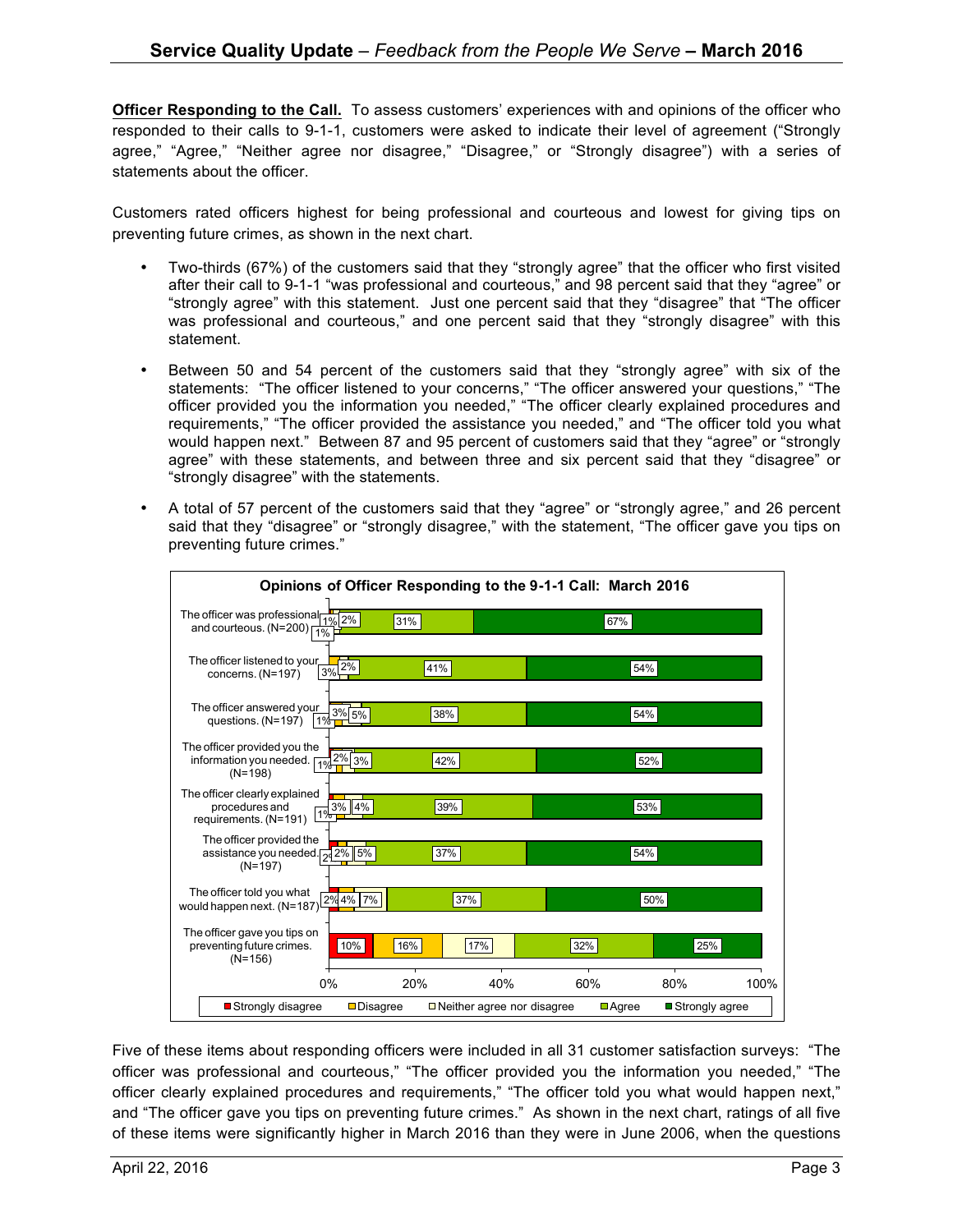were first asked. In addition, ratings of one item, "The officer clearly explained procedures and requirements," were significantly higher in March 2016 than in December 2015, the previous survey.

The three remaining items were added to the survey beginning in 2007. "The officer answered your questions," was added in April 2007. Responses to this item have fluctuated significantly over time, but ratings in March 2016 did not differ significantly from April 2007, when the question was first asked, or from the previous survey in December 2015. "The officer listened to your concerns" was added to the survey in June 2014, and "The officer provided the assistance you needed" was introduced to the survey in June 2015; ratings of these items have not changed significantly across surveys.



**Seattle Police Department Overall.** To assess opinions of the Seattle Police Department overall, customers were asked to indicate their level of agreement ("Strongly agree," "Agree," "Neither agree nor disagree," "Disagree," or "Strongly disagree") with statements about the Department, including the five statements shown in the next chart.

Customers rated the Department highest for having professional and courteous personnel, just as they rated the officer who responded to their call highest for being professional and courteous. Almost half (47%) of the customers said that they "strongly agree" and 43 percent said they "agree" with the statement, "Department personnel are professional and courteous." Just four percent said that they "disagree" with this statement and none "strongly disagree." Between 27 and 30 percent of the customers said they "strongly agree" (a total of 68% to 77% either "agree" or "strongly agree") with the other four statements about the Department; between 10 and 17 percent said that they "disagree" or "strongly disagree" with these statements, as shown in the next chart.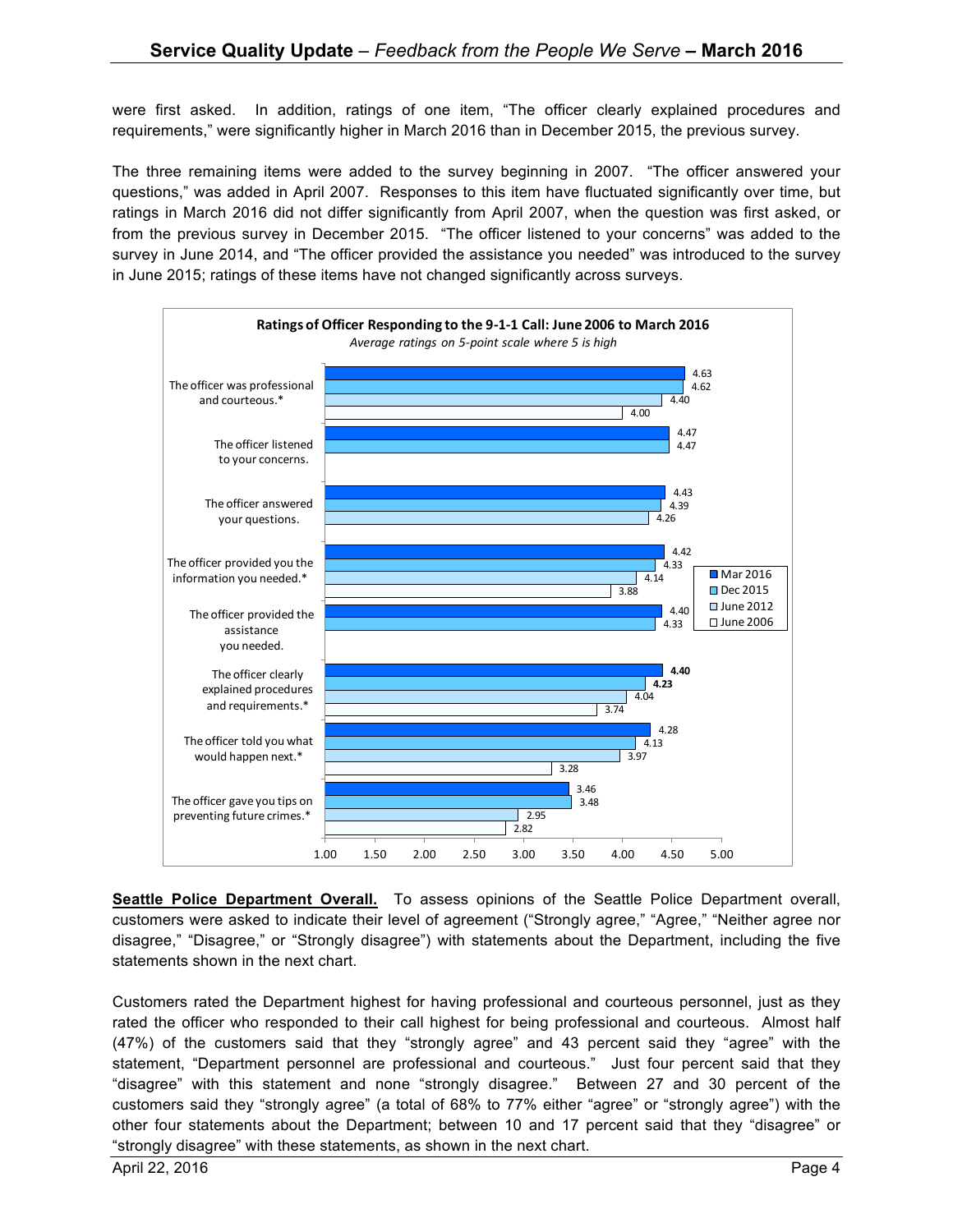

These questions about the Department overall were included in all of the customer satisfaction surveys, and responses to the questions changed significantly over time. Ratings of four items increased significantly between the first survey and March 2016: "Department personnel are professional and courteous," "The Department clearly explains its procedures and requirements," "The Department is a good resource for information about preventing crime," and "The Department focuses on the public safety issues that concern you." Ratings of the fifth item, "The Department is available when you need them," fluctuated over time but did not differ significantly between June 2006 and March 2016.

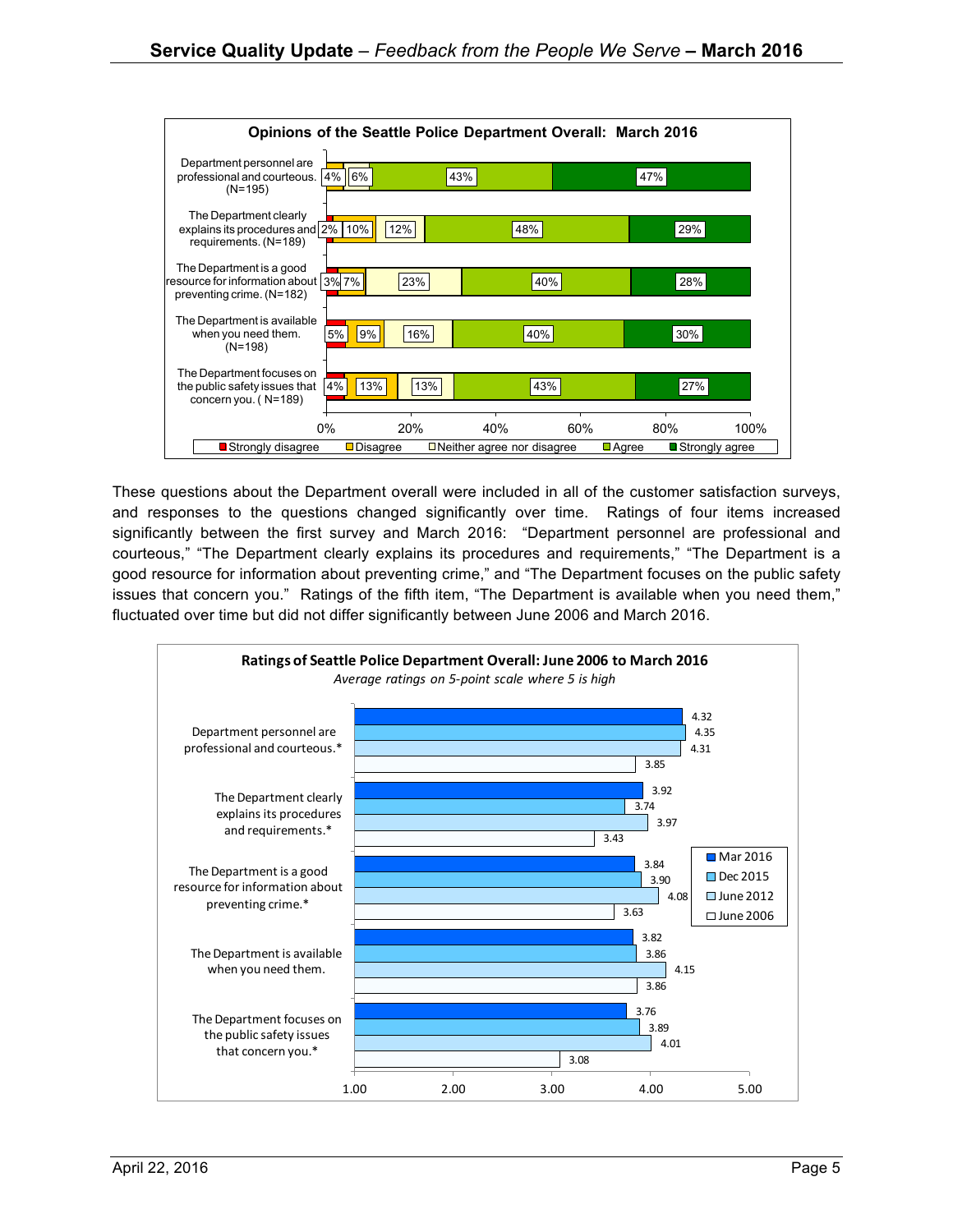**9-1-1 Operations.** Just over two-thirds of the customers rated their satisfaction with both the assistance provided by the 9-1-1 operator and the speed with which their call was answered as 5 on the five-point scale where 5 means "extremely satisfied" (70% and 68%, respectively). A total of 87 and 83 percent rated their satisfaction with the assistance and the speed with which their calls were answered as either a 4 or a 5 on this five-point scale, respectively. Six percent rated their satisfaction with the service provided by the operator as either 1 or 2 on the five-point scale where 1 means "not at all satisfied." Nine percent rated their satisfaction with the speed with which their calls were answered as 1 or 2. These results are shown in the next chart.



The questions about customers' satisfaction with the service provided by the 9-1-1 operator have been included in all 31 surveys, and ratings of this item were significantly higher in March 2016 than in June 2006, when first asked. Ratings of satisfaction with the speed with which calls were answered did not change significantly between June 2015, when first asked, and March 2016.



Beginning In June 2015, customers were asked if they reached an operator the first time they dialed 9-1- 1. Responses to this question, shown in the next chart, have not differed significantly since the question was introduced. Between 91 and 95 percent of the customers reached an operator the first time they dialed 9-1-1, and between 5 and 9 percent (between 10 and 19 customers) had to dial 9-1-1 more than once.

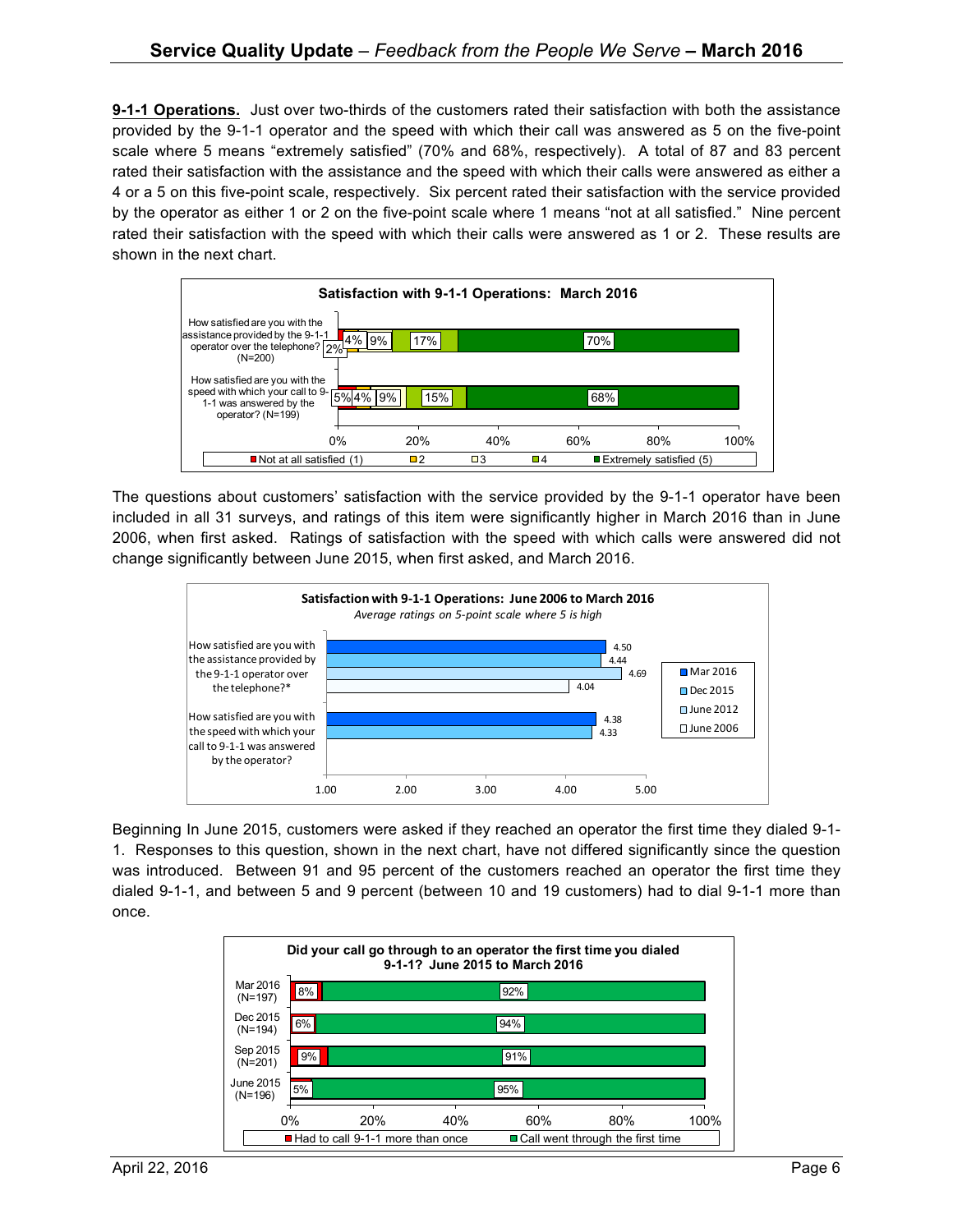The fifteen customers (8%) who had to call 9-1-1 more than once in March 2016 were asked how often they dialed 9-1-1 to reach an operator. Ten (67%) reached the operator on their second attempt, 3 (20%) on their third attempt, 1 (7%) on the fourth attempt, and 1 (7%) did not say how many times he or she had to call 9-1-1 to reach an operator.

**Feelings of Safety.** Customers said that they feel more safe walking alone in their neighborhoods during the day than they feel in Seattle overall or than walking alone in their neighborhoods at night. Sixty percent of the customers rated their overall feelings of safety in Seattle as 4 or 5 on a five-point scale where 5 means "extremely safe"; and 16 percent rated their feelings as 2 or 1, where 1 means "not at all safe." Over 80 percent rated their feelings of safety when walking alone in their neighborhoods during the day as 4 or 5, and 50 percent rated their feelings of safety when walking alone in their neighborhoods at night as 4 or 5 on the scale where 5 means "extremely safe". Just six percent rated their feelings of safety as 1 ("not at all safe") or 2 when walking alone in their neighborhoods during the day, and 31 percent rated their feelings of safety as 1 or 2 when walking alone in their neighborhoods at night.



The questions about feelings of safety were added to the surveys in November 2006 (overall feeling of safety in Seattle) and in April 2007 (feelings of safety walking alone in your neighborhood during the day and at night). Feelings of safety reported on these three questions have fluctuated significantly across surveys, though ratings were not significantly different in March 2016 than when these questions were first asked. These results are shown in the next chart.



When asked about the impact of the incident that caused them to call 9-1-1 on their feelings of safety, over half of the customers (59%) reported that they feel "about as safe as before the incident occurred." The remaining customers said that they either felt "less safe" (25%) or "more safe" (15%) than before the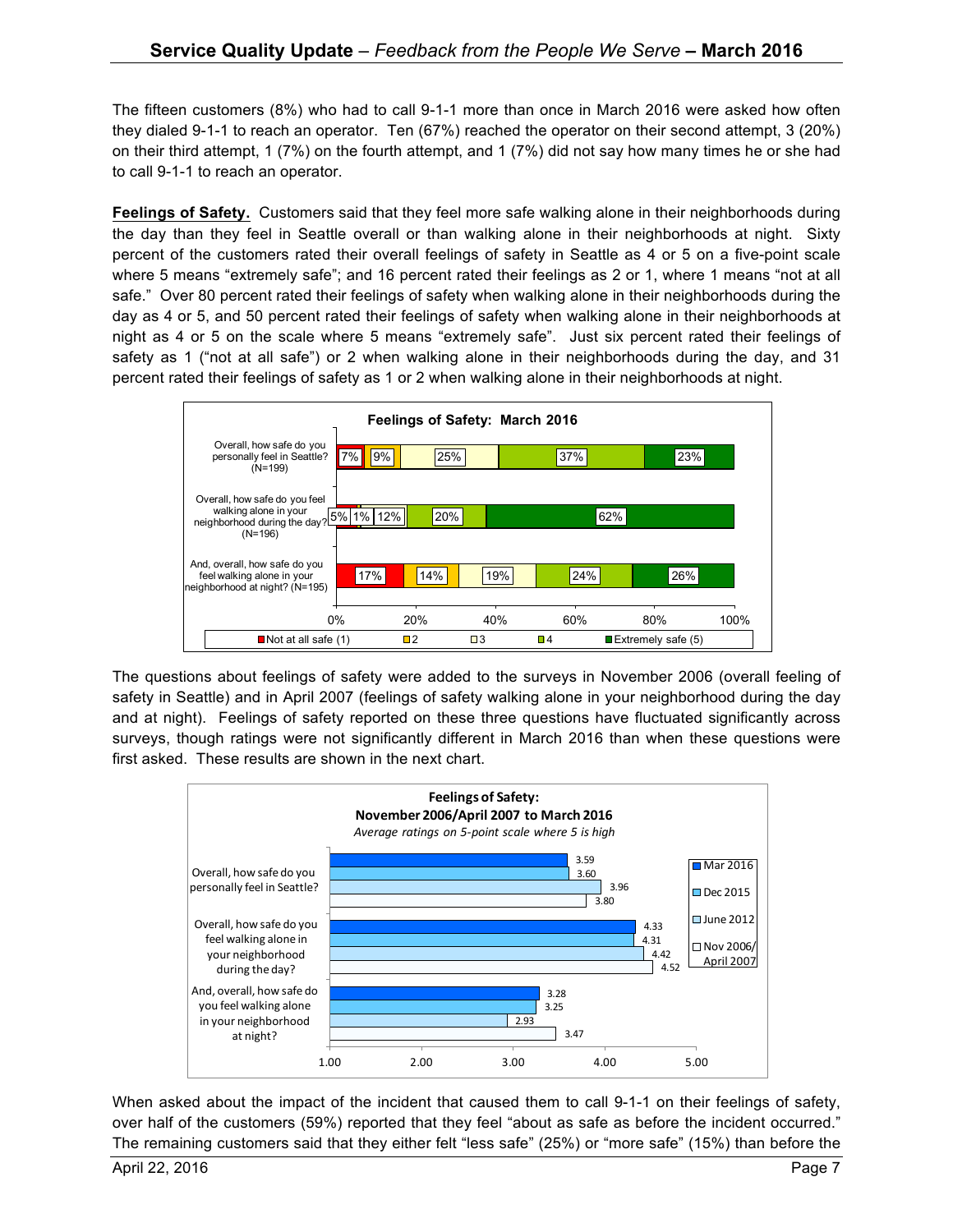incident occurred. Similarly, when asked about the impact of the service received from the Department as a result of their call to 9-1-1, over half (59%) of the customers said that they feel "about as safe now as before they called 9-1-1," while 36 percent said they feel "more safe," and 6 percent feel "less safe."

The responses to these two questions show that the service received from the Seattle Police Department led to an increase in the percentage of customers who said they feel "more safe" (15% to 36%), as well as a decrease in the percentage of customers who felt "less safe" (25% to 6%), as shown in the next chart. This indicates that feelings of personal safety increased and customers were reassured by the Department's response.



Customers' reports of the impacts of both the incident and the service provided by the Department have changed significantly across surveys. However, in every survey, a larger proportion of customers said they felt "more safe" and a smaller proportion said they felt "less safe" after receiving service from the Department than after the incident that caused them to call 9-1-1. Service provided by the Department consistently led to increases in feelings of personal safety, as shown in the next two charts.